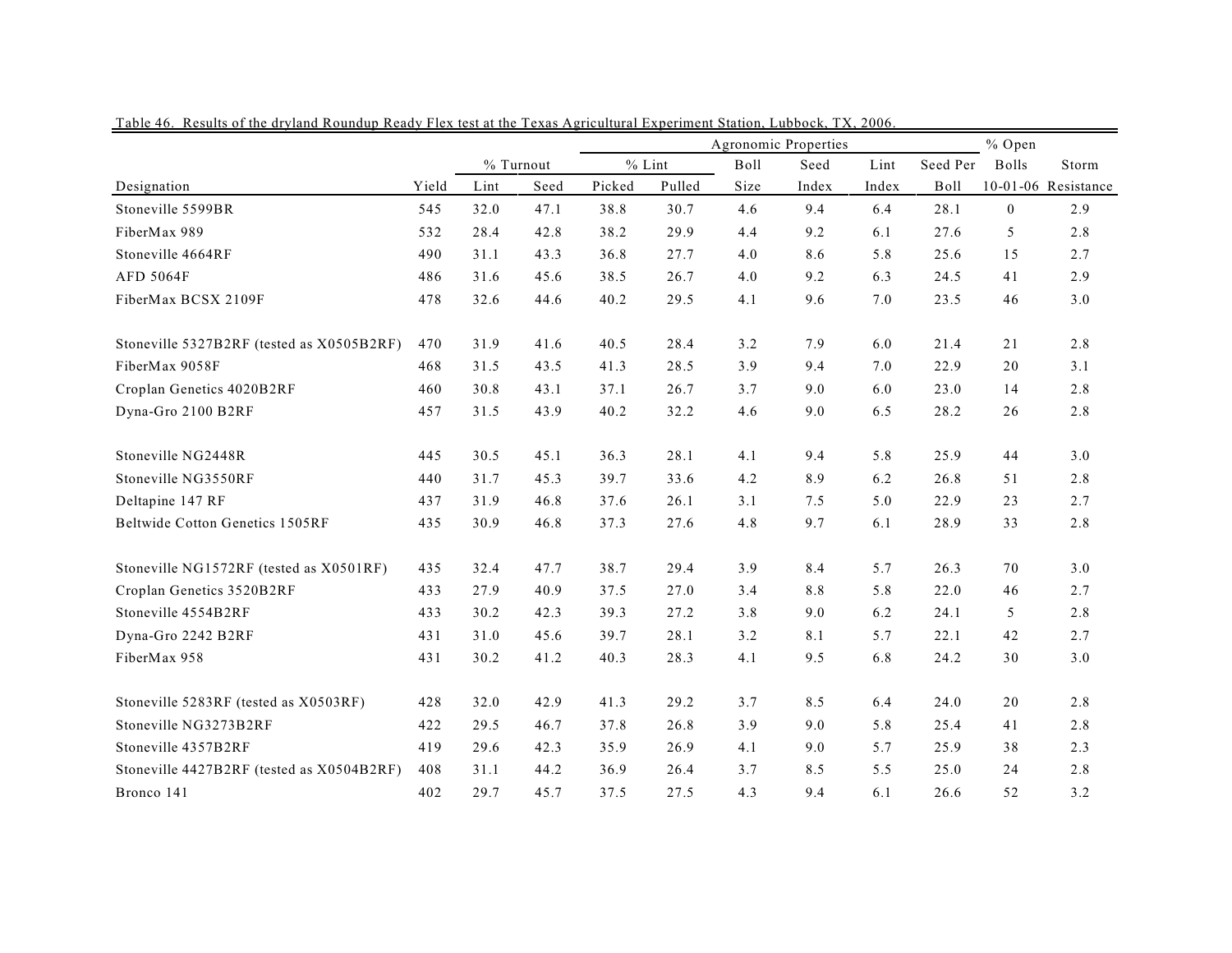| <u>Table 40A. Results of the dividity Roundup Ready Flex test at the Texas Agricultural Experiment Station, Lubbock, TA, 2000</u> | Micro- |        | Uni-    |          | Elon-  | Leaf  |      |      | Color                   | Loan   |        | Gross Loan Value per Acre |
|-----------------------------------------------------------------------------------------------------------------------------------|--------|--------|---------|----------|--------|-------|------|------|-------------------------|--------|--------|---------------------------|
| Designation                                                                                                                       | naire  | Length | formity | Strength | gation | Index | Rd   | $+b$ | Grade $\frac{1}{2}$     | Value  | \$     | Rank                      |
| Stoneville 5599BR                                                                                                                 | 4.4    | 1.02   | 80.7    | 29.4     | 6.6    | 3     | 78.7 | 9.1  | 21-1,21-4 0.5128        |        | 279.48 | $\overline{2}$            |
| FiberMax 989                                                                                                                      | 4.3    | 1.06   | 81.3    | 29.3     | 6.4    | 2     | 80.9 | 8.4  | $21 - 1$                | 0.5513 | 293.29 | 1                         |
| Stoneville 4664RF                                                                                                                 | 4.7    | 1.01   | 82.1    | 27.0     | 9.0    | 3     | 79.7 | 8.8  | $21 - 1$                | 0.5015 | 245.74 | 5                         |
| <b>AFD 5064F</b>                                                                                                                  | 5.0    | 1.00   | 80.7    | 28.5     | 8.2    | 3     | 80.7 | 8.2  | 21-1,21-2 0.4965        |        | 241.30 | 8                         |
| FiberMax BCSX 2109F                                                                                                               | 4.2    | 1.05   | 80.4    | 27.2     | 6.4    | 3     | 81.3 | 7.7  | $21 - 2$                | 0.5465 | 261.23 | 3                         |
| Stoneville 5327B2RF (tested as X0505B2RF)                                                                                         | 4.7    | 1.03   | 82.1    | 28.9     | 8.0    | 3     | 79.5 | 9.1  | $21 - 1$                | 0.5190 | 243.93 | 6                         |
| FiberMax 9058F                                                                                                                    | 4.3    | 1.07   | 80.3    | 26.8     | 6.2    | 2     | 82.0 | 7.9  | $21 - 1$                | 0.5540 | 259.27 | $\overline{4}$            |
| Croplan Genetics 4020B2RF                                                                                                         | 4.4    | 1.04   | 80.0    | 25.4     | 7.5    | 3     | 79.9 | 8.7  | 21-1,21-2 0.5268        |        | 242.33 | 7                         |
| Dyna-Gro 2100 B2RF                                                                                                                | 4.9    | 1.02   | 81.5    | 26.1     | 7.8    | 3     | 80.6 | 8.8  | $21 - 1$                | 0.5123 | 234.12 | 10                        |
| Stoneville NG2448R                                                                                                                | 4.4    | 0.99   | 80.9    | 30.5     | 8.3    | 3     | 79.8 | 8.7  | $21 - 1$                | 0.5050 | 224.72 | 15                        |
| Stoneville NG3550RF                                                                                                               | 4.4    | 1.01   | 79.6    | 29.1     | 7.7    | 3     | 80.4 | 8.3  | $21-1$                  | 0.5098 | 224.31 | 16                        |
| Deltapine 147 RF                                                                                                                  | 3.7    | 1.04   | 79.9    | 27.4     | 6.9    | 3     | 81.0 | 8.1  | $21 - 1$                | 0.5205 | 227.46 | 13                        |
| Beltwide Cotton Genetics 1505RF                                                                                                   | 4.5    | 0.99   | 80.2    | 29.0     | 7.0    | 2     | 80.7 | 8.6  | $21 - 1, 21 - 2$        | 0.5043 | 219.37 | 18                        |
| Stoneville NG1572RF (tested as X0501RF)                                                                                           | 3.9    | 1.03   | 80.3    | 27.9     | 7.4    | 3     | 80.5 | 7.9  | $21 - 2$                | 0.5195 | 225.98 | 14                        |
| Croplan Genetics 3520B2RF                                                                                                         | 4.4    | 1.05   | 81.2    | 27.5     | 8.2    | 3     | 79.8 | 8.4  | $21 - 2$                | 0.5315 | 230.14 | 12                        |
| Stoneville 4554B2RF                                                                                                               | 5.0    | 1.02   | 81.7    | 28.6     | 8.7    | 3     | 78.6 | 8.9  | 21-1,21-2 0.4983        |        | 215.76 | 22                        |
| Dyna-Gro 2242 B2RF                                                                                                                | 4.7    | 1.03   | 81.2    | 25.9     | 8.9    | 3     | 79.6 | 8.6  | 21-1,31-1 0.5168        |        | 222.74 | 17                        |
| FiberMax 958                                                                                                                      | 4.9    | 1.07   | 81.7    | 30.8     | 6.1    | 2     | 81.2 | 8.1  | 21-1,21-2 0.5515        |        | 237.70 | 9                         |
| Stoneville 5283RF (tested as X0503RF)                                                                                             | 4.2    | 1.00   | 80.3    | 29.1     | 7.5    | 3     | 79.5 | 9.1  | 21-1,21-3 0.5108        |        | 218.62 | 20                        |
| Stoneville NG3273B2RF                                                                                                             | 4.1    | 1.03   | 80.7    | 27.3     | 7.6    | 3     | 81.0 | 8.0  | 21-1,21-2 0.5195        |        | 219.23 | 19                        |
| Stoneville 4357B2RF                                                                                                               | 4.3    | 1.07   | 80.8    | 26.3     | 7.9    | 3     | 79.8 | 8.6  | $21-1$                  | 0.5565 | 233.17 | 11                        |
| Stoneville 4427B2RF (tested as X0504B2RF)                                                                                         | 4.5    | 1.02   | 80.9    | 27.6     | 6.8    | 3     | 79.4 | 8.8  | $21 - 1, 21 - 2$ 0.5103 |        | 208.20 | 25                        |
| Bronco 141                                                                                                                        | 4.6    | 1.00   | 80.0    | 27.8     | 6.9    | 2     | 79.8 | 8.7  | $21 - 2$                | 0.5110 | 205.42 | 27                        |
| Stoneville 4700B2RF                                                                                                               | 4.5    | 1.05   | 81.7    | 27.4     | 7.9    | 3     | 79.9 | 8.5  | $21-1,31-1$ 0.5300      |        | 207.23 | 26                        |
| FiberMax BCSX 2001F                                                                                                               | 4.4    | 1.08   | 80.9    | 28.9     | 6.7    | 3     | 82.3 | 7.8  | $11-2,21-1$ 0.5583      |        | 217.74 | 21                        |

Table 46A. Results of the dryland Roundup Ready Flex test at the Texas Agricultural Experiment Station, Lubbock, TX, 2006.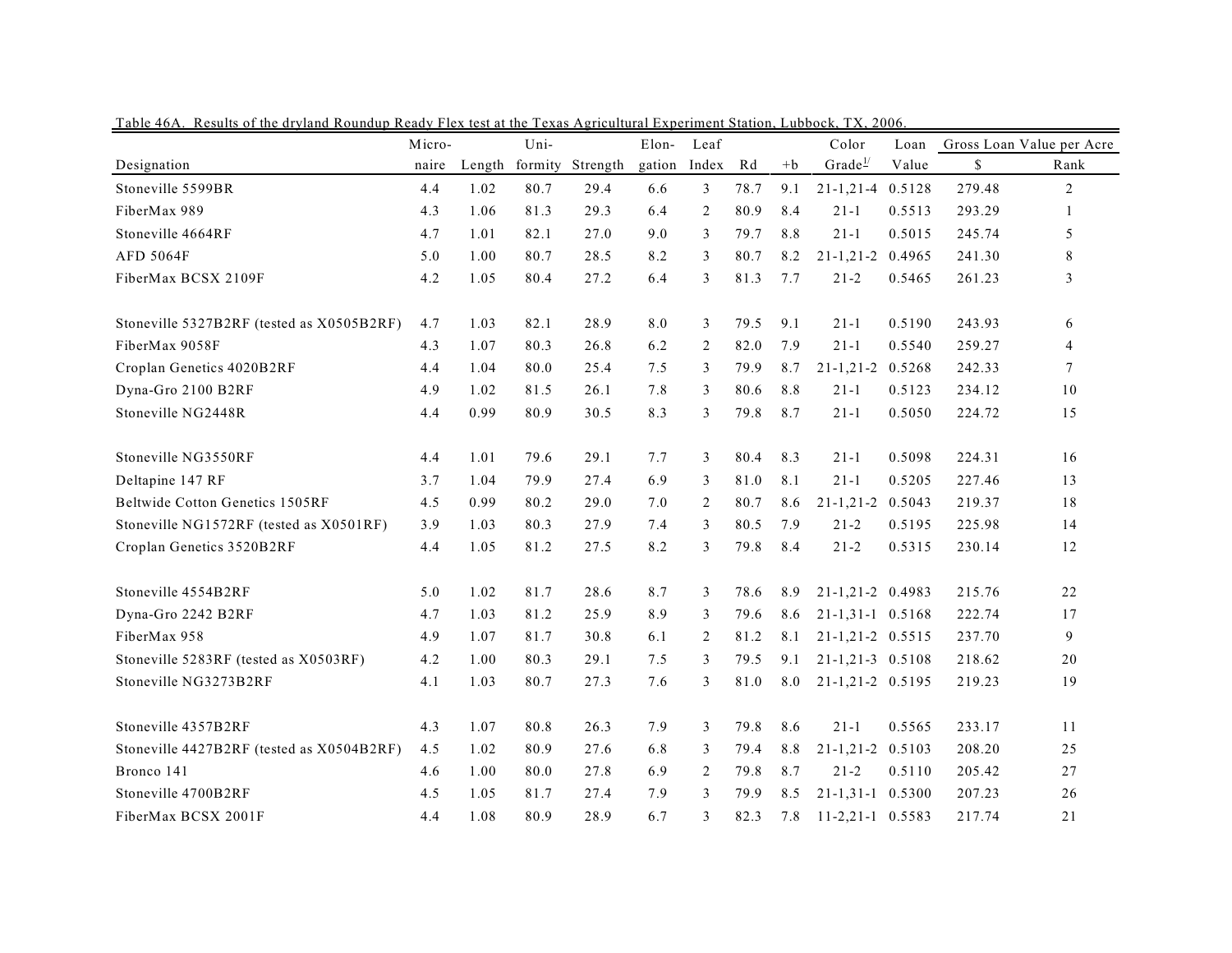| Table 46A. Cont.                |        |        |         |          |        |                |      |      |                     |        |        |                           |
|---------------------------------|--------|--------|---------|----------|--------|----------------|------|------|---------------------|--------|--------|---------------------------|
|                                 | Micro- |        | Uni-    |          | Elon-  | Leaf           |      |      | Color               | Loan   |        | Gross Loan Value per Acre |
| Designation                     | naire  | Length | formity | Strength | gation | Index          | Rd   | $+b$ | Grade <sup>1/</sup> | Value  | \$     | Rank                      |
| Phytogen 425 RF                 | 4.5    | 1.02   | 81.9    | 28.8     | 8.5    | 3              | 78.7 | 9.0  | $21 - 2, 21 - 4$    | 0.5185 | 200.14 | 28                        |
| Dyna-Gro 06064 B2RF             | 4.0    | 0.99   | 80.5    | 26.1     | 8.7    | 3              | 80.4 | 8.2  | $21 - 1, 31 - 1$    | 0.4930 | 189.80 | 32                        |
| Americot 1532B2RF               | 4.6    | 1.06   | 81.5    | 26.3     | 7.9    | 3              | 80.0 | 8.7  | $21-1$              | 0.5455 | 208.38 | 24                        |
| Dyna-Gro 2520 B2RF              | 4.8    | 1.07   | 81.3    | 26.8     | 7.7    | 3              | 79.9 | 8.7  | $21-1$              | 0.5555 | 212.20 | 23                        |
| Deltapine 143 B2RF              | 4.0    | 1.05   | 79.1    | 25.5     | 7.1    | 3              | 80.6 | 8.5  | $21-1$              | 0.5228 | 196.05 | 29                        |
| Croplan Genetics 3020B2RF       | 4.5    | 1.05   | 82.0    | 26.2     | 7.9    | 3              | 80.6 | 8.6  | $21-1$              | 0.5330 | 193.48 | 31                        |
| All-Tex 45009 RF                | 4.4    | 1.00   | 80.9    | 31.3     | 8.3    | 3              | 78.7 | 8.7  | $21 - 2, 31 - 1$    | 0.5118 | 183.22 | 33                        |
| Phytogen 485 WRF                | 4.9    | 1.01   | 80.2    | 27.8     | 8.6    | 3              | 78.0 | 9.3  | 21-2,21-4 0.4983    |        | 177.89 | 34                        |
| Beltwide Cotton Genetics 1605RF | 3.7    | 1.08   | 80.9    | 29.5     | 6.0    | $\mathfrak{Z}$ | 81.5 | 7.7  | $21 - 2$            | 0.5578 | 195.79 | 30                        |
| All-Tex Atlas                   | 4.7    | 0.94   | 80.3    | 30.5     | 8.1    | 3              | 79.9 | 8.3  | $21 - 1, 31 - 1$    | 0.4923 | 172.30 | 35                        |
| All-Tex 45007 RF                | 4.7    | 0.97   | 79.6    | 31.5     | 8.3    | 3              | 79.1 | 8.9  | $21-1, 21-4$ 0.5030 |        | 170.52 | 36                        |
| Mean                            | 4.4    | 1.03   | 80.8    | 28.0     | 7.6    | 3              | 80.1 | 8.5  |                     | 0.5220 |        |                           |
| C.V.%                           | 6.3    | 1.8    | 0.8     | 3.6      | 3.8    | 11.4           | 0.7  | 2.9  |                     | 2.8    |        |                           |
| $LSD$ 0.05                      | 0.5    | 0.03   | 1.0     | 1.7      | 0.5    |                | 0.9  | 0.4  |                     | 0.0243 |        |                           |

 $\frac{1}{2}$  Fiber quality determinations are made on samples from two reps. If the color grades from these two samples are identical, only one color grade is reported. If they are different, both are reported.